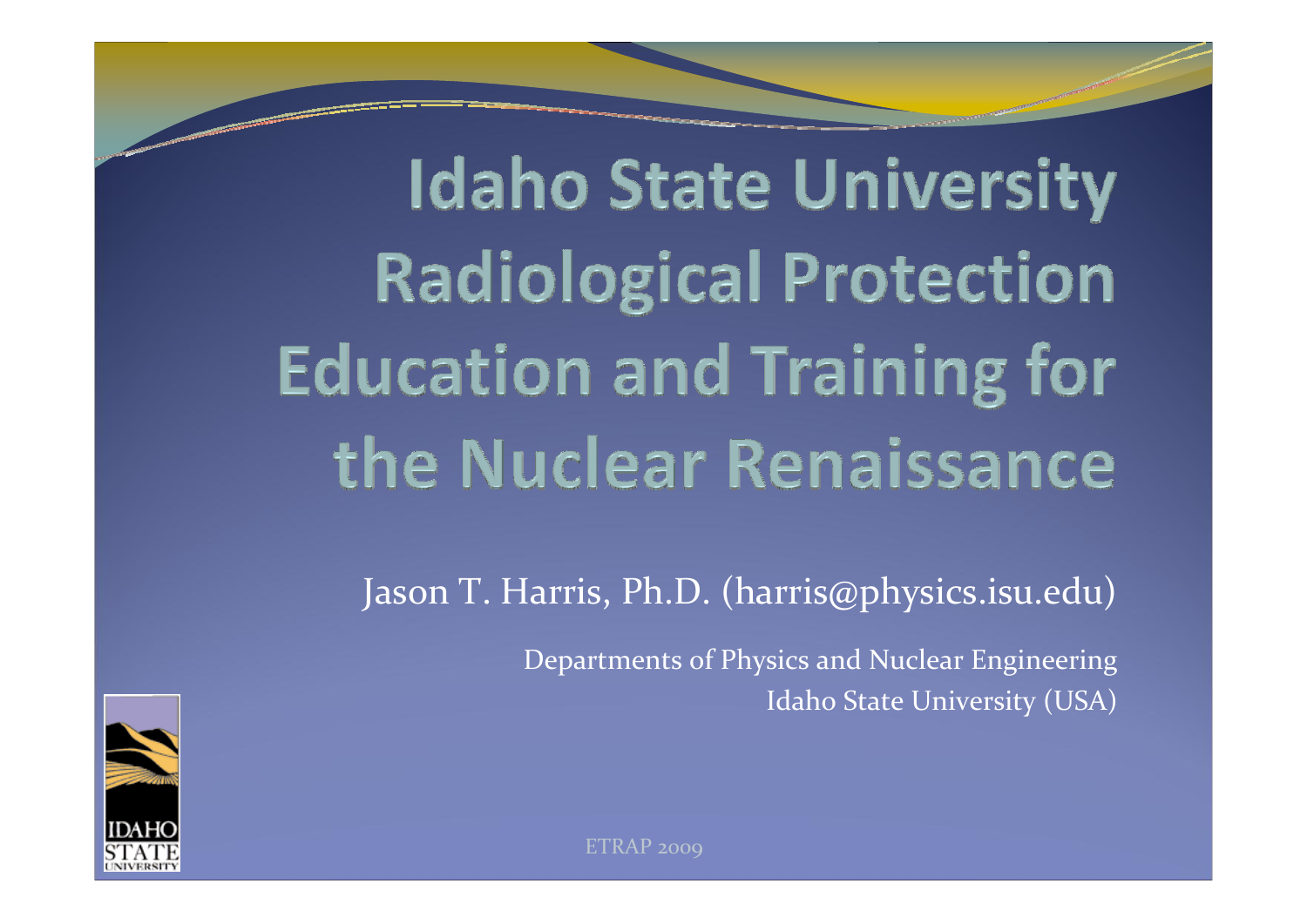### **Outline**

#### • Introduction

- Background on Idaho State University (ISU)
- Health Physics and Nuclear Engineering programs
- Collaboration Plan
- Results

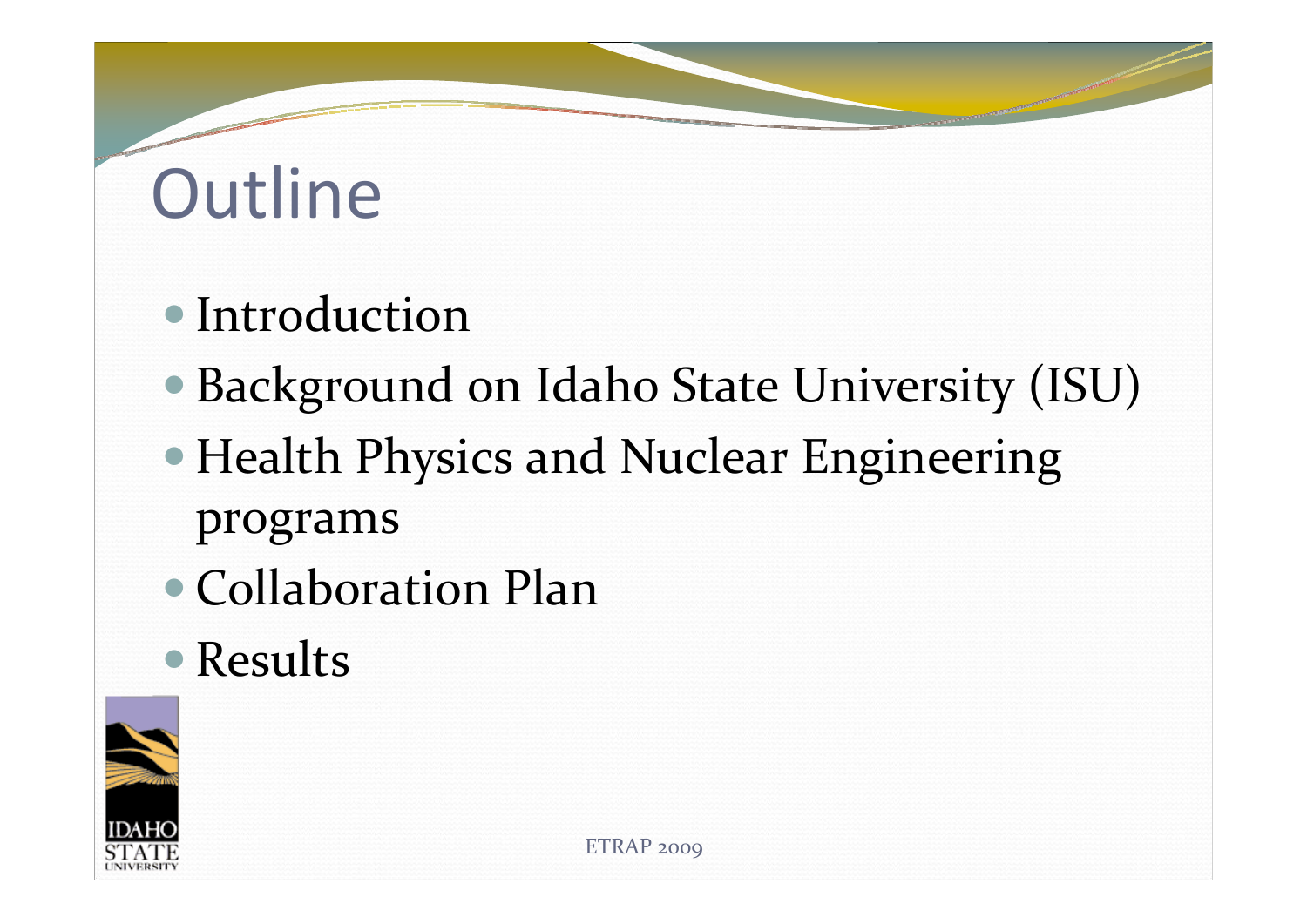#### Introduction

- Human capital crisis in radiological science, nuclear science and engineering
- Loss of employees brings loss of historical and collective knowledge and lessons learned
- These problems will be exacerbated by the resurgence of nuclear power (both in the U.S. and worldwide)
- Health physics and radiological engineers are especially needed for these purposes.

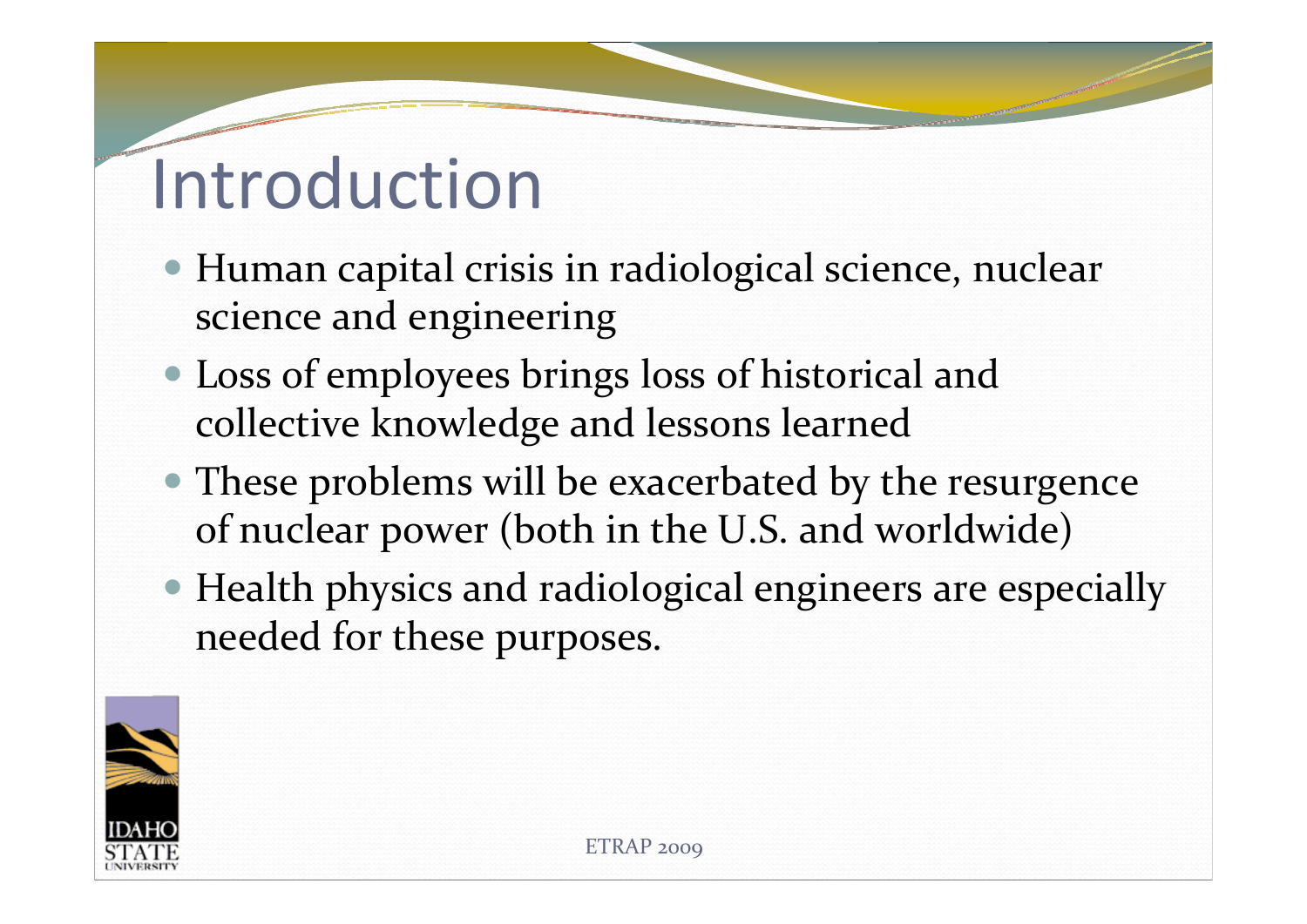### Background

- In 2003, the Idaho State Board of Education recognized the need to strengthen the nuclear science and technology infrastructure in Idaho
- Resulted in an assigned mission that guided ISU to include in its Strategic Plan <sup>a</sup> commitment to expand its programming and continue leadership in the area of nuclear science
- ISU has made exemplary progress

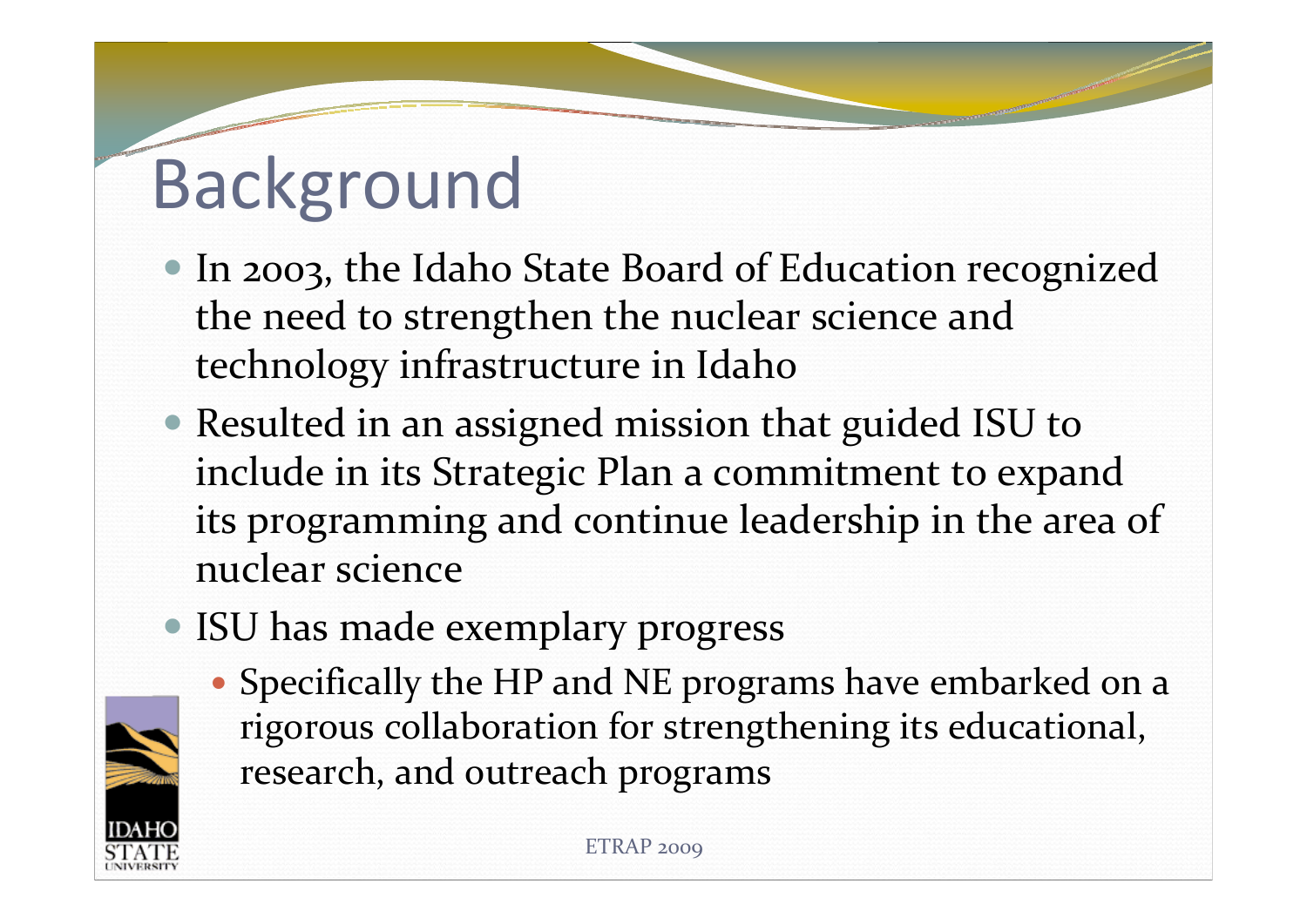#### Background

- ISU, a Carnegie-classified doctoral research institution, was founded in 1901 educates, approximately 15,000 students in more than 280 programs
- $\bullet$  Idaho's lead institution in health professions, medical, and nuclear science education
- $\bullet$ • Located in the heart of the Northern Rockies, the main campus is located in Pocatello in southeastern Idaho.
	- $\bullet$ • Within a few hours drive of Yellowstone National Park, the Tetons, Sun Valley, world‐class skiing facilities in northern Utah and western Wyoming, and numerous fishing, rafting and mountain biking

opportunities.







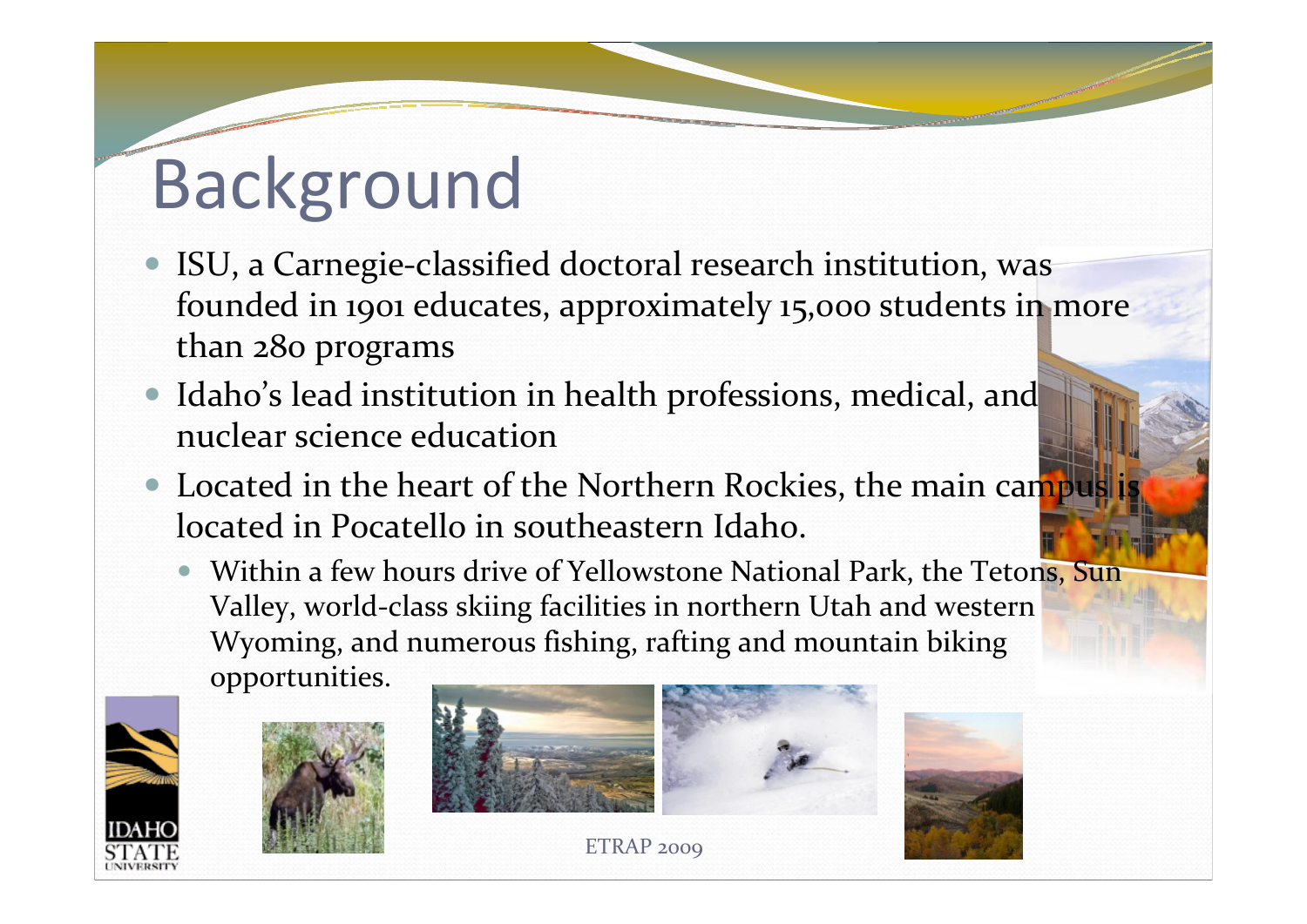## ISU Health Physics

- $\bullet$  One of the largest and most respected HP programs in the nation.
- $\bullet$  Only university in Idaho to provide baccalaureate and graduate degrees in HP as well as the only university in the country to offer all four degrees of the A.S., B.S., M.S., and Ph.D. in health physics.
- $\bullet$  Only higher education institution in the U.S. to have both its B.S. and M.S. degree programs recognized by ABET in health physics under ABET's Applied Science Accreditation Commission (ASAC).

**ISU health physics graduates can be found in nearly every** employment sector around the world.



O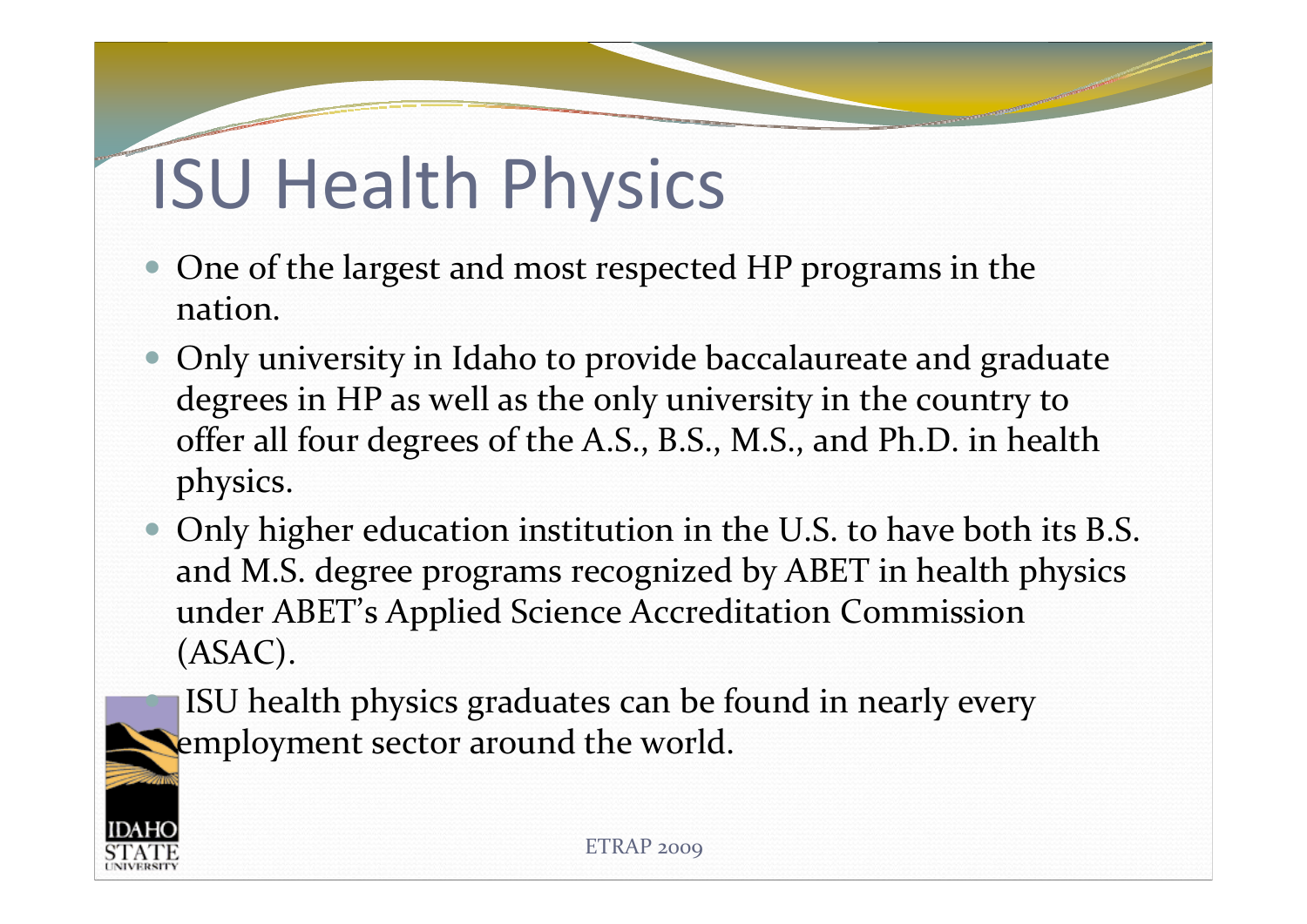## ISU Health Physics Stats

- $\bullet$ Four full-time faculty (with several adjunct/affiliate faculty)
- $\bullet$ Offer nearly <sup>20</sup> classes in HP
- $\bullet$ Student enrollment – undergrads  $(-25)$ , graduate  $(-40)$
- $\bullet$  Current research
	- Two environmental laboratories, the Environmental Monitoring Program (EMP) and the Environmental Assessment Laboratory (EAL).
	- Idaho Accelerator Center (IAC)
	- Research collaboration (internal dosimetry) with the United States Transuranium and Uranium Registries (USTUR)
	- $\bullet$ Expanded research in medical physics, radiobiology, and homeland security
	- Research collaboration with the North American Technical Center (nuclear power occupational and public radiation exposure studies)

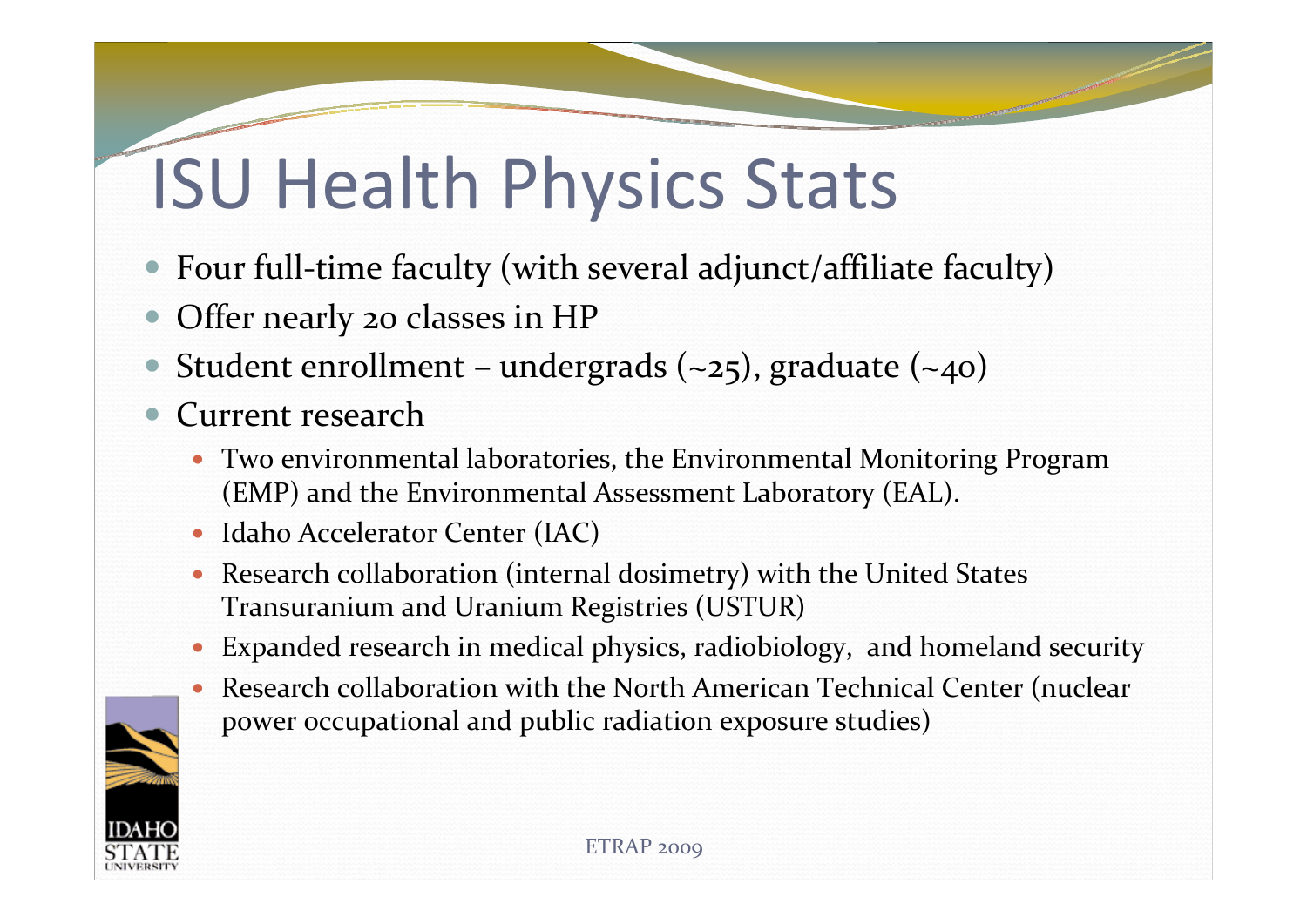### ISU Nuclear Engineering

- $\bullet$ Formal nuclear engineering department established in 2007.
- $\bullet$ **• Institute of Nuclear Science and Engineering (INSE) established** in 2003.
- $\bullet$ B.S. degree ABET accredited.
- $\bullet$ Graduate opportunities offered in Pocatello and Idaho Falls
- $\bullet$  Only university in Idaho to provide baccalaureate and graduate degrees in NE
- $\bullet$  Nationally, only one of about <sup>20</sup> educational institutions with <sup>a</sup> viable nuclear engineering program

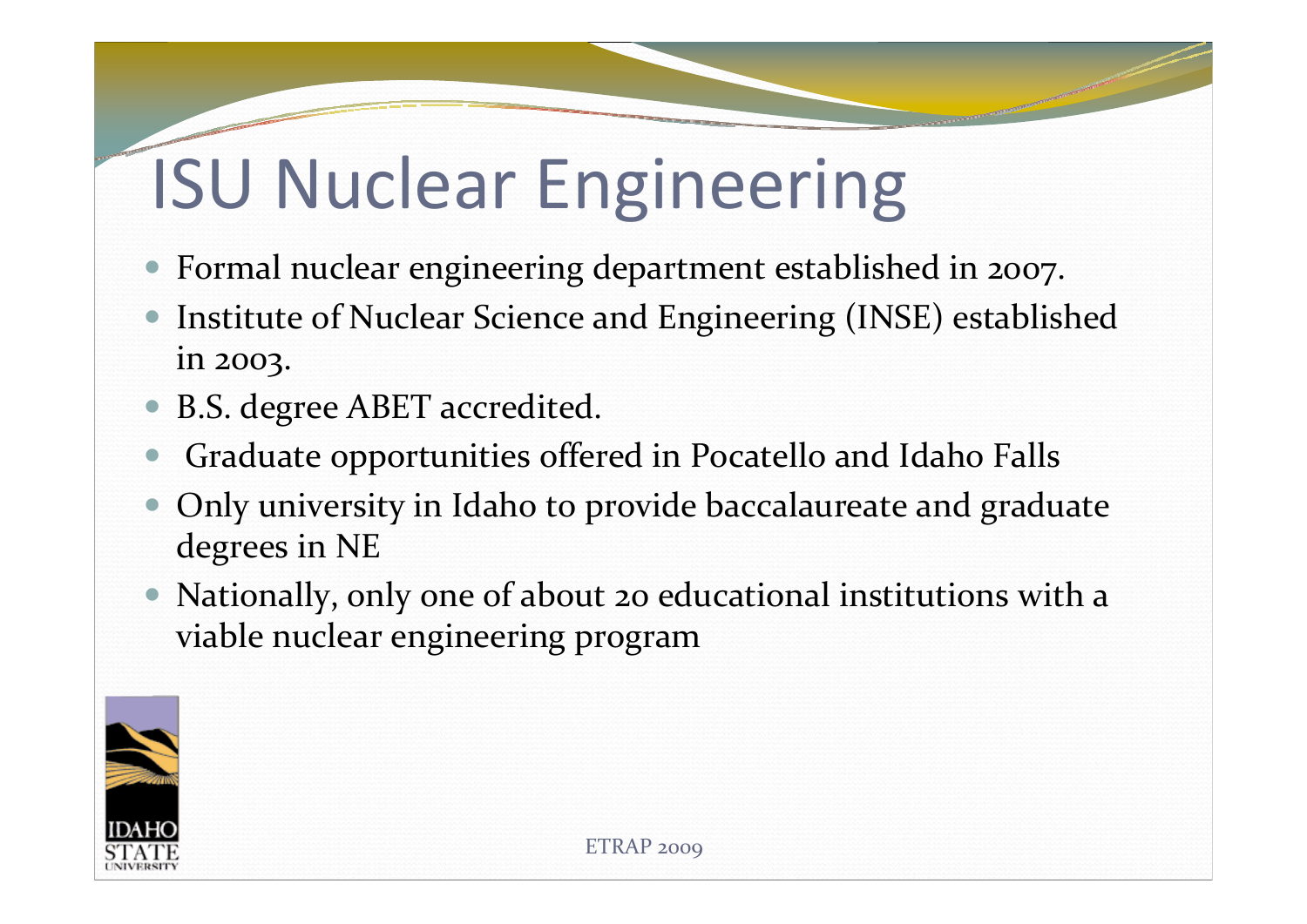### ISU Nuclear Engineering Stats

- $\bullet$ Five full-time faculty (with several research and lecturer faculty)
- $\bullet$ Offer nearly 15 classes in NE
- $\bullet$ Student enrollment - undergrads  $(-100)$ , junior/senior $(-25)$ , graduate  $(-25)$
- $\bullet$  Current research
	- Center for Advanced Energy Studies
	- Idaho Accelerator Center (IAC)
	- AGN-201 nuclear reactor
	- Expanded research in thermal hydraulics, modeling, radioactive waste studies, fast reactor development, advanced reactor systems, material science, and medical isotopes
	- $\bullet$  Research collaborations with several national labs (INL, Argonne, LLNL, Oak Ridge, LANL)

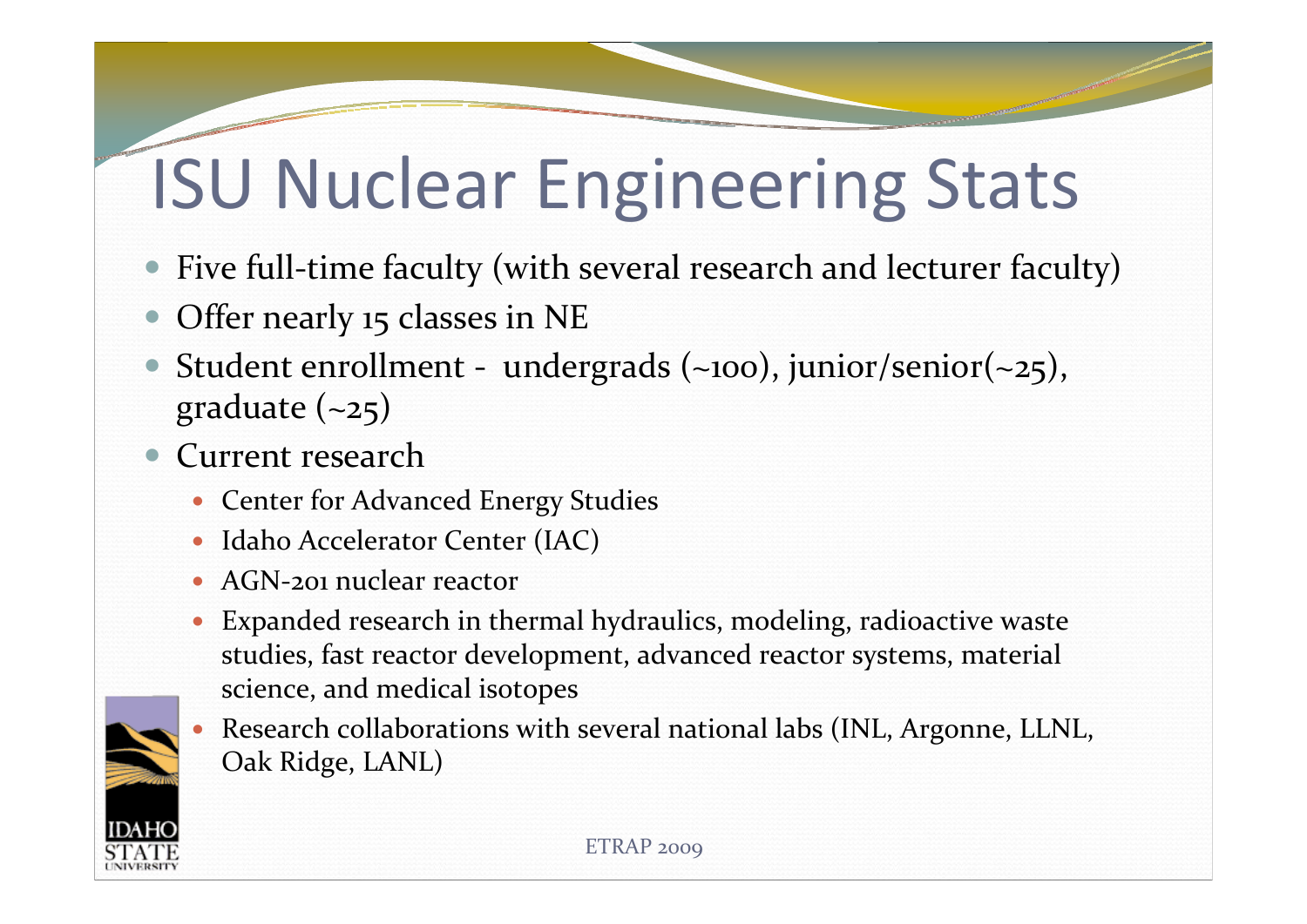### Collaboration Plan

- Nuclear energy research collaborations through the Center for Advanced Energy Studies (CAES)
- Nuclear science, physics and health physics research collaborations through the Idaho Accelerator Center
- New joint faculty positions with expertise in reactor design and/or health physics
- Joint graduate fellowships
- $\bullet$  Integration of curricula and courses, including new courses required by students of both programs
- $\bullet$ • Increased use of distance learning for recruiting of A.S.(radiological technicians), B.S., and M.S. degree seeking students

Joint outreach efforts for student recruitment

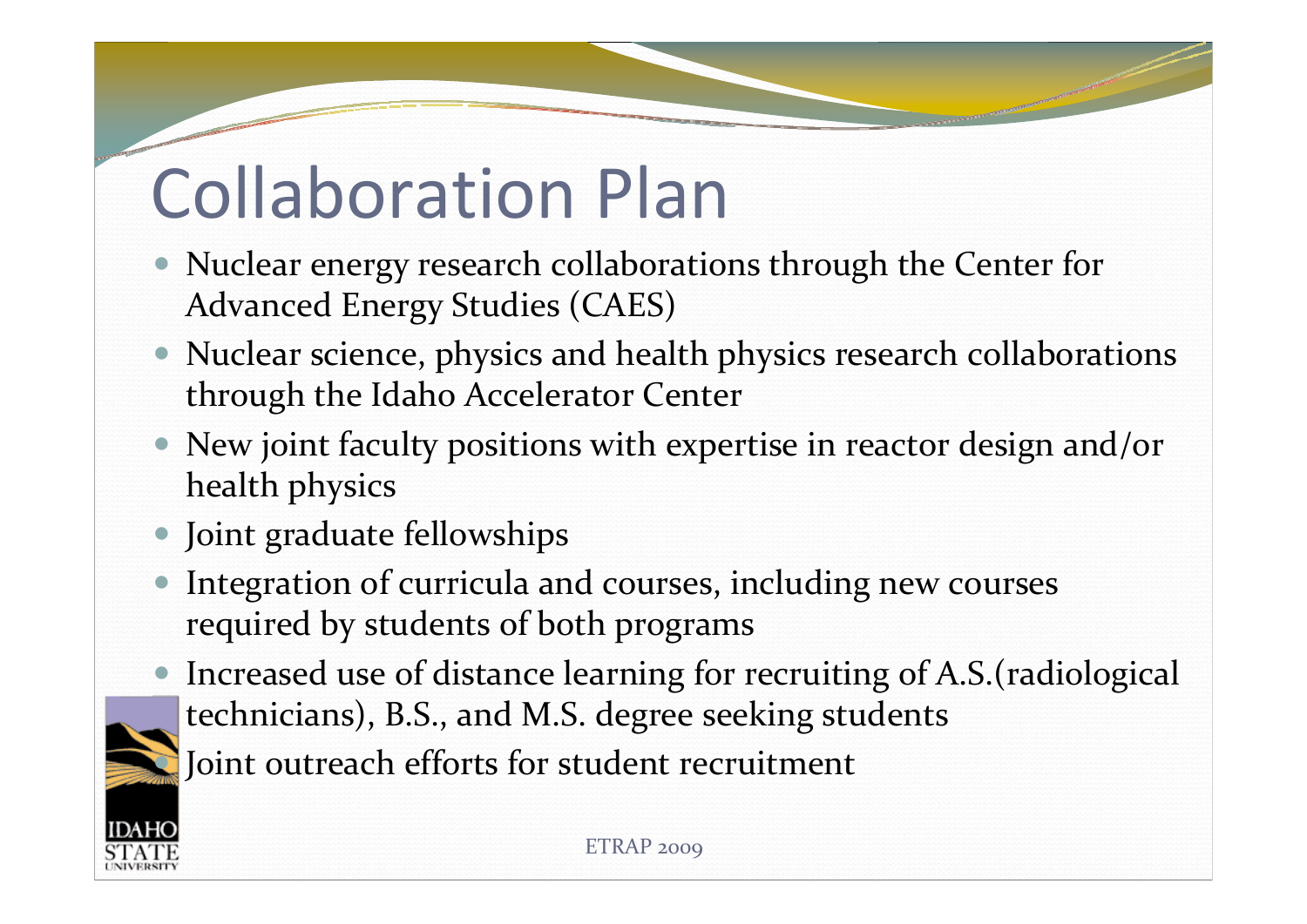#### Idaho Accelerator Center



- $\bullet$  The IAC has two <sup>2</sup>‐Mev Van de Graff accelerators, <sup>a</sup> <sup>10</sup>‐Mev Varitron electron accelerator, three <sup>4</sup>‐Mev electron linear accelerators (or LINACs), an <sup>18</sup>‐Mev LINAC, and <sup>a</sup> <sup>30</sup>‐Mev very fast pulse LINAC
- $\bullet$  $\sim$ \$3 Million/year in research funding (staff of  $\sim$ 20, 3 facilities)
- $\bullet$ Current research:

 $\bullet$ 

- Pulsed power, novel beams and beam physics
- Non-destructive evaluation, assay, and materials analysis
- $\bullet$ Basic nuclear measurements and applications
- Nuclear physics research
- Homeland security and nuclear non-proliferation/safeguards

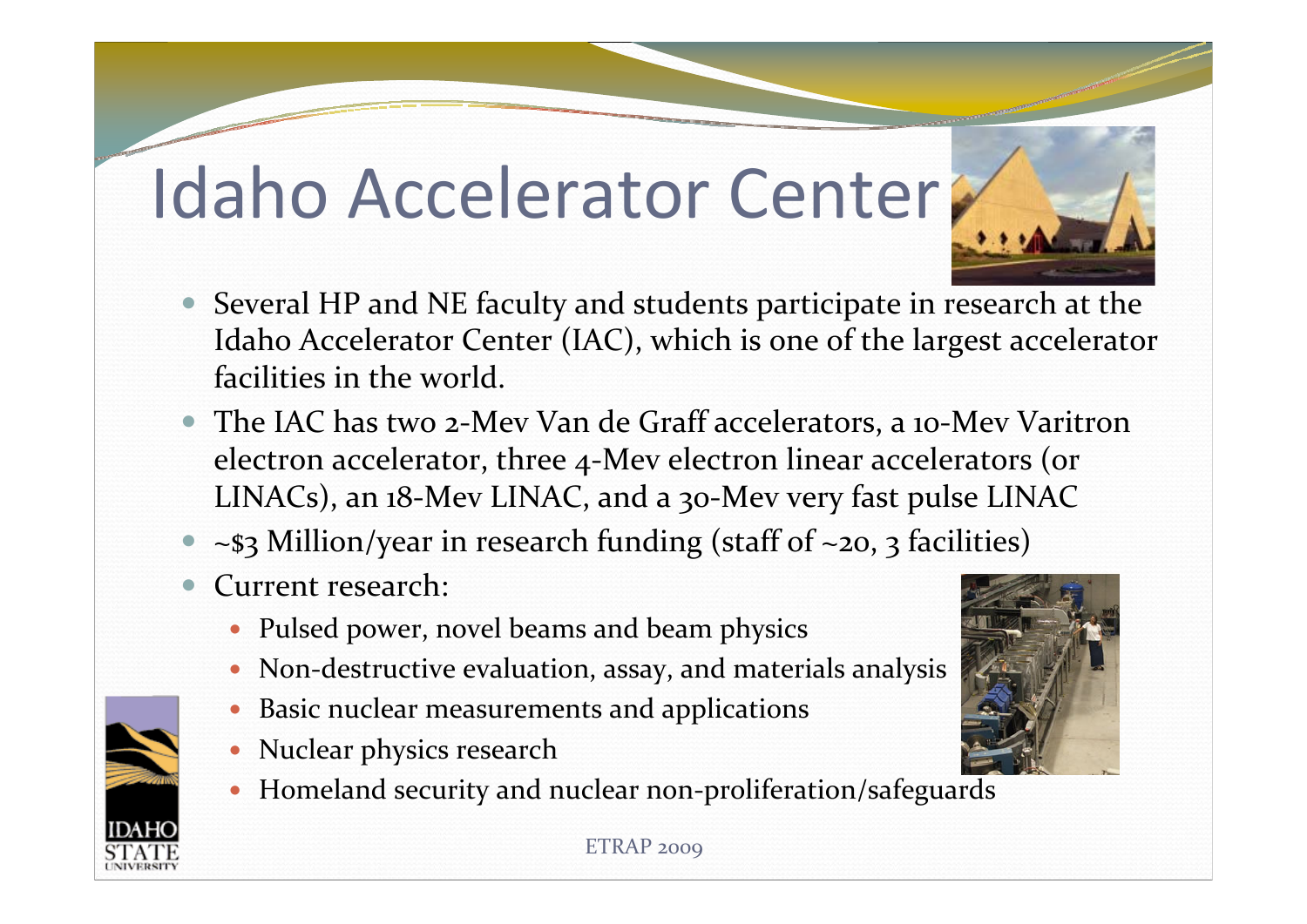#### Center for Advanced Energy Studies

- $\bullet$  A public/private partnership
	- $\bullet$ Universities, private industry, national labs
- $\bullet$  Integrate resources, capabilities and expertise
	- Establish a network of networks
	- $\bullet$ Improve access to research facilities & equipment
	- $\bullet$ Expand researcher‐to‐researcher collaborations
	- $\bullet$ Enhance student educational opportunities
- Deliver innovative, cost-effective, credible research
	- $\bullet$ Nuclear energy and Fossil, Renewable, and Alternative Energy
	- $\bullet$ **Energy Policy Studies**



**resource focused onresource focused onenergy education and energy education and secure sustainable secure sustainable energy solutions energy solutions A new multi‐institution**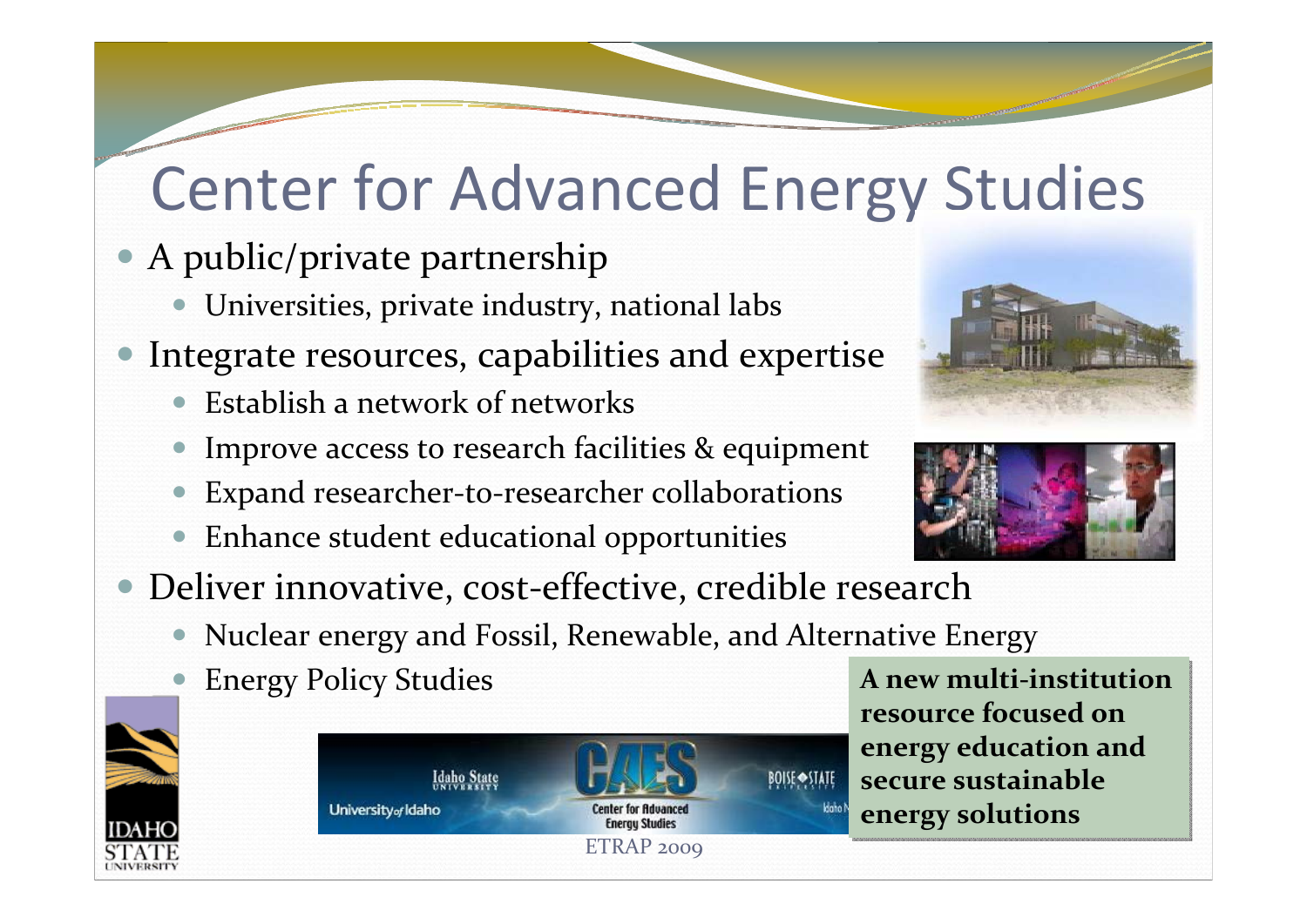#### CAES research initiatives and affiliated programs

**Nuclear Science** and Engineering



**ATR User Facility Center Nuclear Space Research** Center Nuclear System Design/Analysis

#### **Material Science**



**Materials Joining** Initiative

Energy/Water

**Public Policy and Law** 



**Energy Policy** 

Institute



**Modeling & Simulations** 

**Control Room Simulator Center for Advanced Modeling** 

#### **Carbon Management**



Southwest & Big Sky CO<sub>2</sub>

**Center for Advanced Energy Stud** 





Radiological/HP Nuclear Power



**Cellulosic Ethanol Idaho Strategic Energy Alliance** 

ETRAP 2009 **WWW.caesenergy.org** 

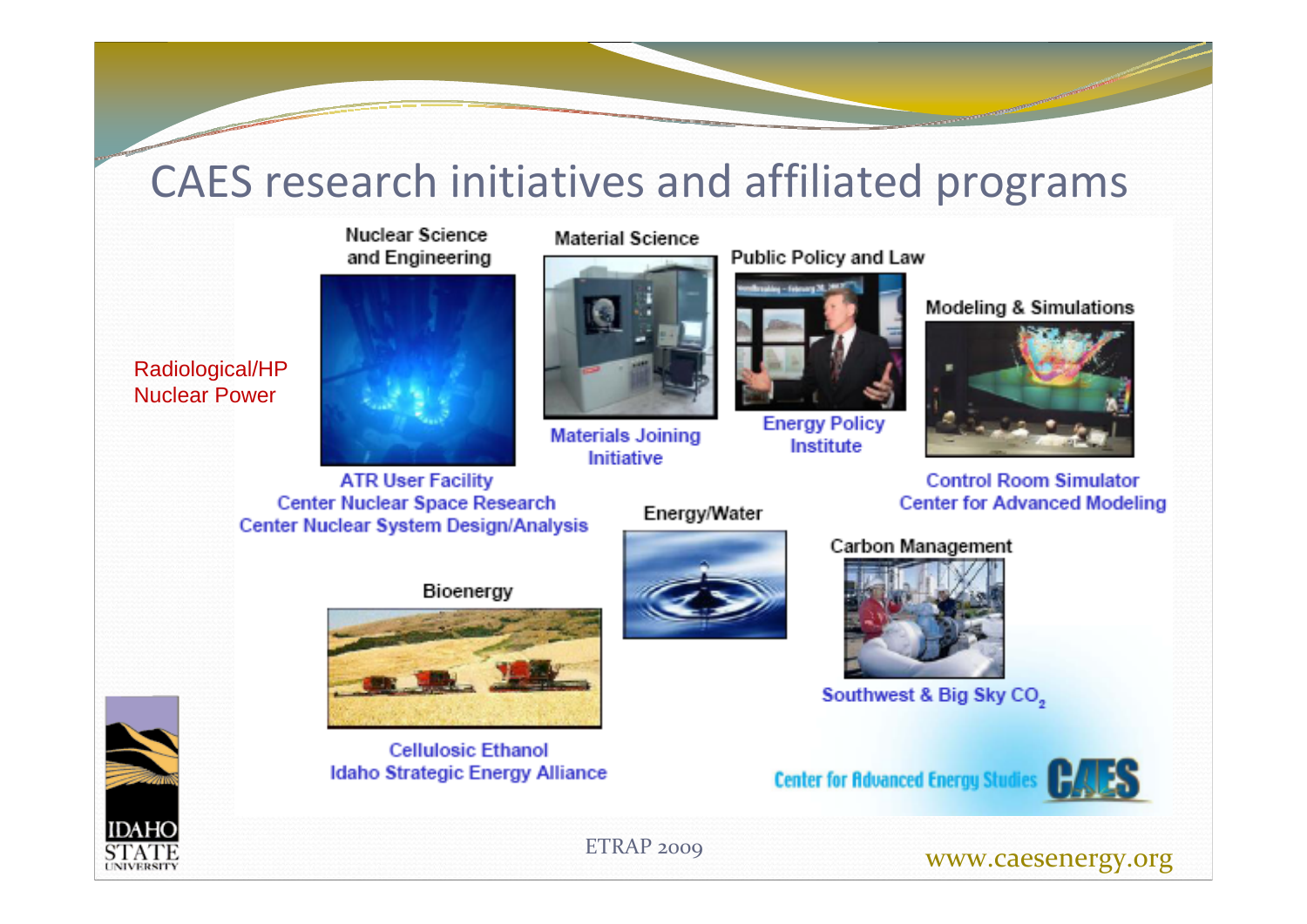#### Results

- ISU In the short time that the ISU nuclear engineering and health physics programs have established <sup>a</sup> formal collaborative effort
- Funding has been secured for joint faculty positions (2), undergraduate scholarships and graduate fellowships (partially from U.S. NRC grants, ~\$1,000,000)
- Joint appointments between Physics and NE have been finalized (Harris and Imel)
- O
- Substantial funding from DOE for research and infrastructure projects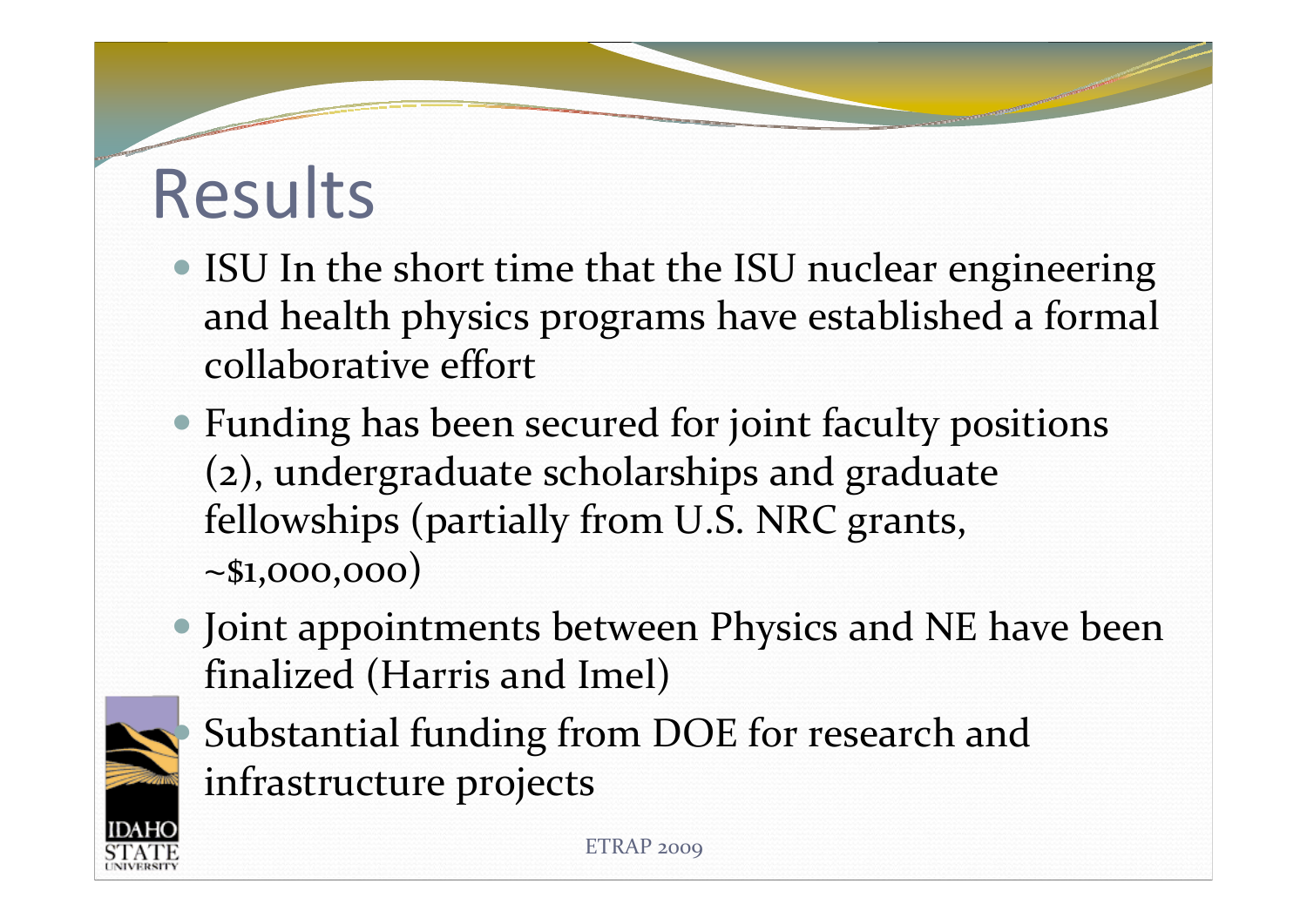#### Results

- DOE awarded scholarships and fellowships
- Increased recruitment efforts
- Technology improvements for televised classes and long‐distance learning
- Joint course and degree offerings between Health Physics and Nuclear engineering
	- Also through ISU and University of Idaho
- ESTEC radiological protection technician program?